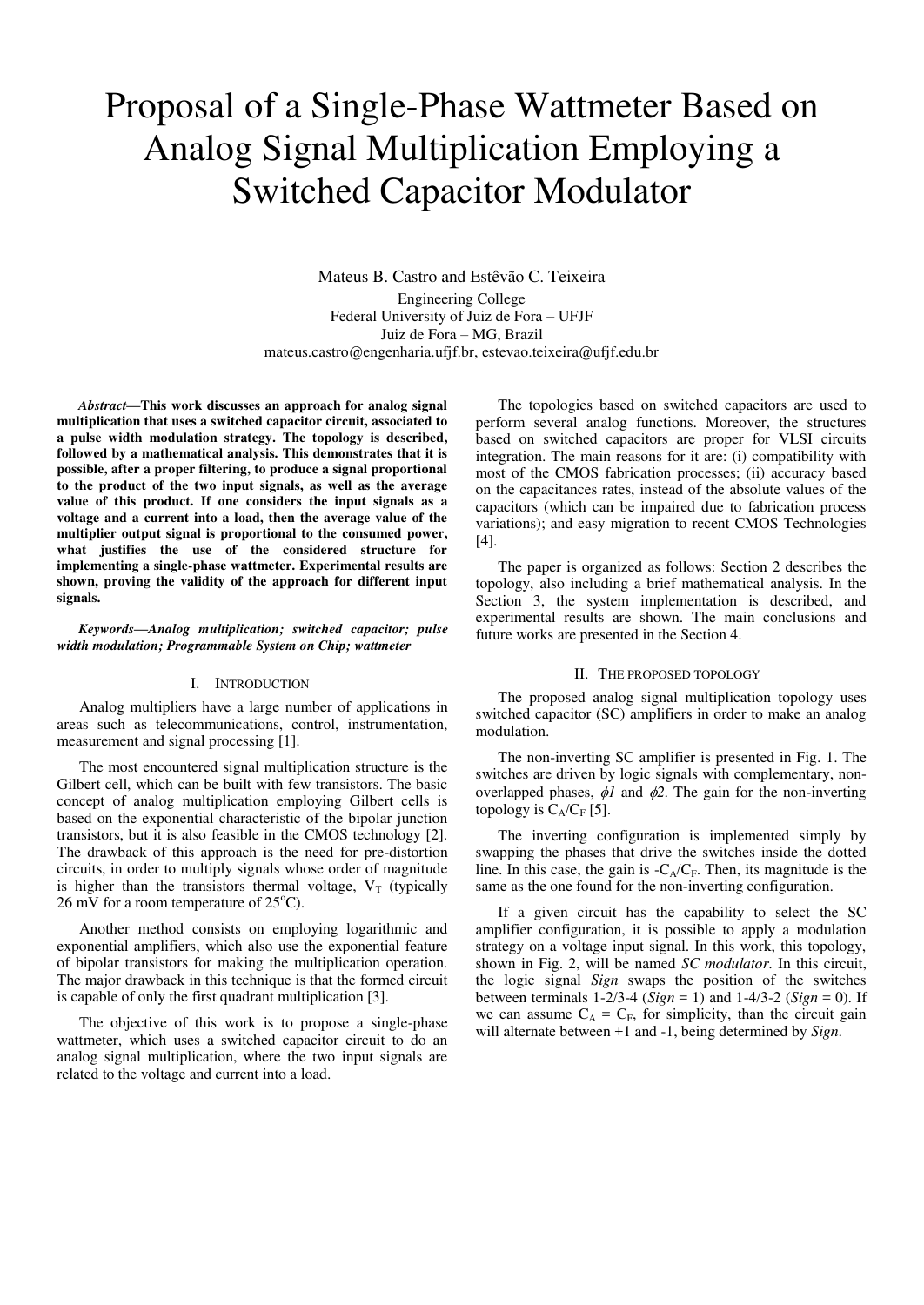

Fig. 1. Non-inverting SC amplifier.



Fig. 2. SC modulator.

#### *A. System description*

The system that uses the SC modulator for implementing the signal multiplication is illustrated by the block diagram shown in Fig. 3. Signal  $v_{INI}$  is compared to a triangular carrier signal  $v_c$ , resulting in a pulse width modulated (PWM) signal, employed to select the amplifier configuration in the SC modulator. This, in turn, receives at its input the signal  $v_{IN2}$ . The resulting signal *v<sub>MOD</sub>* will contain a component that is proportional to the product of  $v_{IN1}$  and  $v_{IN2}$ , and high frequency components that are inherent to the PWM signal.

The low-pass filter LPF1 is used to give the product of the signals, while filter LPF2 is used to extract the average value of the product. This, in turn, will be digitized by an analog-todigital (A/D) converter, ADC, and exhibited on a liquid crystal display (LCD).

A circuit presented in [6] performs the multiplication of two signals by a similar principle, but employs two different continuous-time amplifiers, whose outputs are swapped by analog switches, driven by a PWM signal. The strategy presented in [7] makes use of the topology of Fig. 2 in order to make the analog multiplication.

If  $v_{IN1}$  and  $v_{IN2}$  are interpreted, respectively, as the voltage  $v_L$  and the current  $i_L$  flowing into a load, then the output of LPF1 will yield a signal proportional to the instantaneous power *p(t)* delivered to the load, while the output of LPF2, digitized by the ADC, will give an indication proportional to the average power consumed by the load, *P*, which is expressed by the definition,



Fig. 3. Block diagram that illustrates the signal multiplication using the SC modulator.

$$
P = \frac{1}{T} \int_0^T p(t)dt = \frac{1}{T} \int_0^T v_L(t) \cdot i_L(t)dt.
$$
 (1)

#### *B. Mathematical analysis*

An analytical solution that lets to identify the harmonic components of a PWM signal can give a mathematical basis for understanding the filtering process that produces the desired signals.

This signal can be modeled using the double Fourier series [8]. For a PWM signal *fPWM* that varies between -1 and +1, originated from the comparison between a triangular waveform and a sinusoidal waveform with angular frequencies of  $\omega_c$  and  $\omega_0$ , respectively, the resulting expression is

$$
f_{\text{PWM}}(t) = M \cos(\omega_0 t) +
$$
\n
$$
\sum_{m=1}^{\infty} \left[ \frac{4}{m\pi} J_0 \left( m \frac{\pi}{2} M \right) \text{sen} \left( \frac{m\pi}{2} \right) \cos(m\omega_0 t) \right] +
$$
\n
$$
\sum_{m=1}^{\infty} \sum_{n=-\infty}^{\infty} \left[ \frac{4}{m\pi} J_n \left( \frac{m\pi M}{2} \right) \text{sen} \left( \frac{\pi}{2} (m+n) \right) \right]
$$
\n
$$
\times \cos(m\omega_0 t + n\omega_0 t) \Bigg].
$$
\n(2)

The parameter *M* is the modulation index, given by

$$
M = \frac{A_{0(1)}}{A_c},
$$
 (3)

Where  $A_{0(1)}$  e  $A_c$  are the magnitudes of the reference  $(v_{N1})$ and carrier  $(v_c)$ , respectively.  $J_n(\theta)$  is the *n*-th order Bessel function [9].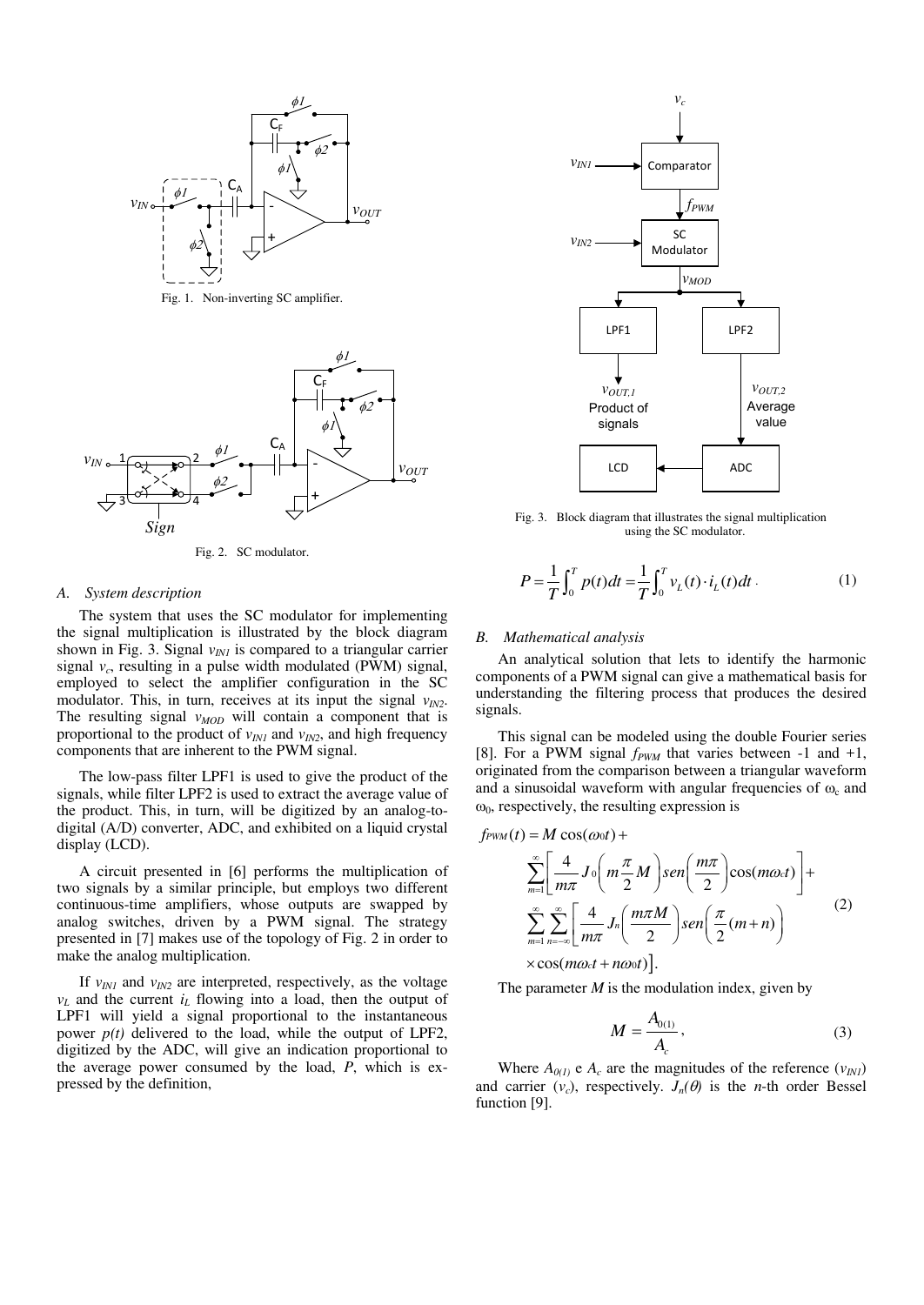It can be noted that the first term in (2) has the same frequency as the reference signal  $(v_{IN})$ , whose amplitude is implicitly represented by the modulation index *M*. The following summations are related to the high frequency components.

The output of the SC modulator is given by the multiplication of the PWM signal and another signal, identified as *vIN2*.

$$
v_{MOD}(t) = f_{PWM}(t) \times v_{IN2}(t) \tag{4}
$$

Applying the modulated signal *vMOD* into the LPF1 filter, the resulting signal will be

$$
v_{OUT,1}(t) = M\cos(\omega_0 t) \times v_{IN2}(t).
$$
 (5)

If  $v_{IN2}$  is also sinusoidal and with frequency  $\omega_0$ , amplitude  $A_{0(2)}$  and phase -  $\theta$  related to  $v_{INI}$ , then

$$
v_{OUT,1}(t) = M \cos(\omega_0 t) \times A_{0(2)} \cos(\omega_0 t - \theta) =
$$
  
= 
$$
\frac{M A_{0(2)}}{2} \left( \cos(\theta) + \cos(2\omega_0 t - \theta) \right).
$$
 (6)

At the output of LPF2, we can obtain the average value of the modulated signal. For  $v_{INI}$  and  $v_{IN2}$  considered above, it yields

$$
v_{OUT,2}(t) = \frac{MA_{0(2)}}{2}\cos(\theta). \tag{7}
$$

## *C. Filter design*

The two low-pass filters were designed with aid of Texas Instruments *FilterPro* software. The parameters are shown in Table I. It can be noted that the cutoff frequency of LPF2 is quite lower than the fundamental frequency of the multiplied signals, due to the need of extracting the DC component of the modulated signal.

TABLE I. PARAMETERS OF LOW-PASS FILTERS LPF1 AND LPF2.

| Parameter              | <b>Filter</b>      |               |
|------------------------|--------------------|---------------|
|                        | <b>LPF1</b>        | LPF2          |
| Type                   | <b>Butterworth</b> | <b>Bessel</b> |
| Order                  | 4                  | 5             |
| Gain                   | 0 dB               | 0 dB          |
| Passband ripple        | 1 dB               | 1 dB          |
| Passband frerquency    | $1$ kHz            | $6$ Hz        |
| Atenuation             | $-3 dB$            | $-3 dB$       |
| Reject band atenuation | $-45$ dB           | $-45$ dB      |
| Reject band            | 5 kHz              | 30 Hz         |

# III. PROTOTYPE IMPLEMENTATION AND EXPERIMENTAL RESULTS

For implementation of the prototype, the development kit *CY8CKIT-001*, from Cypress, was used. It has a PSoC (Programmable System on Chip) CY8C28 Family Processor, based on the Cypress PSoC1 microcontrollers. This technology is based on an 8-bit microprocessor unit, and contains programmable digital and analog blocks, which can be configured by means of its IDE (Integrated Development Environment), the *PSoC Designer*.

The employed chip has six analog, continuous-time blocks, suitable for implementing different types of amplifiers and comparators. Besides the continuous-time blocks, it has ten SC blocks [10], and one of them was used to build the SC modulator. The SC blocks are fully configurable by software, and can build several analog processing structures.

The LPF1 filter could be embedded in the PSoC, using SC blocks. However, the implementation of LPF2 filter using SC blocks would not be satisfactory, due to its low cutoff frequency. The option was to implement both filters externally to the PSoC, using operational amplifiers suited for 5-V single supply operation. The common-mode voltage (the circuit analog ground) was 2.5 V, obtained from internal reference of the PSoC chip and distributed along all the circuit.

The experimental results were obtained using function generators as stimuli sources, and are presented as follows for two cases. In both of them, the carrier was a triangular waveform, with frequency and amplitude of 10 kHz and 2 V, respectively.

## *A. In-phase sinusoidal waveforms*

In this first case, the two multiplied signals are in phase, with amplitude of 1 V and frequency of 60 Hz. So, the modulation index is  $M = 0.5$ .

The modulator output is shown in Fig. 4, while the outputs of the filters are exhibited in Fig. 5. From the measurements taken with a digital oscilloscope, the output of LPF2 yielded a voltage close to 2.75 V, corresponding to an effective average voltage of 250 mV. This result agrees with (7).



Vertical: 1 V/div; Horizontal: 2.5 ms/div.